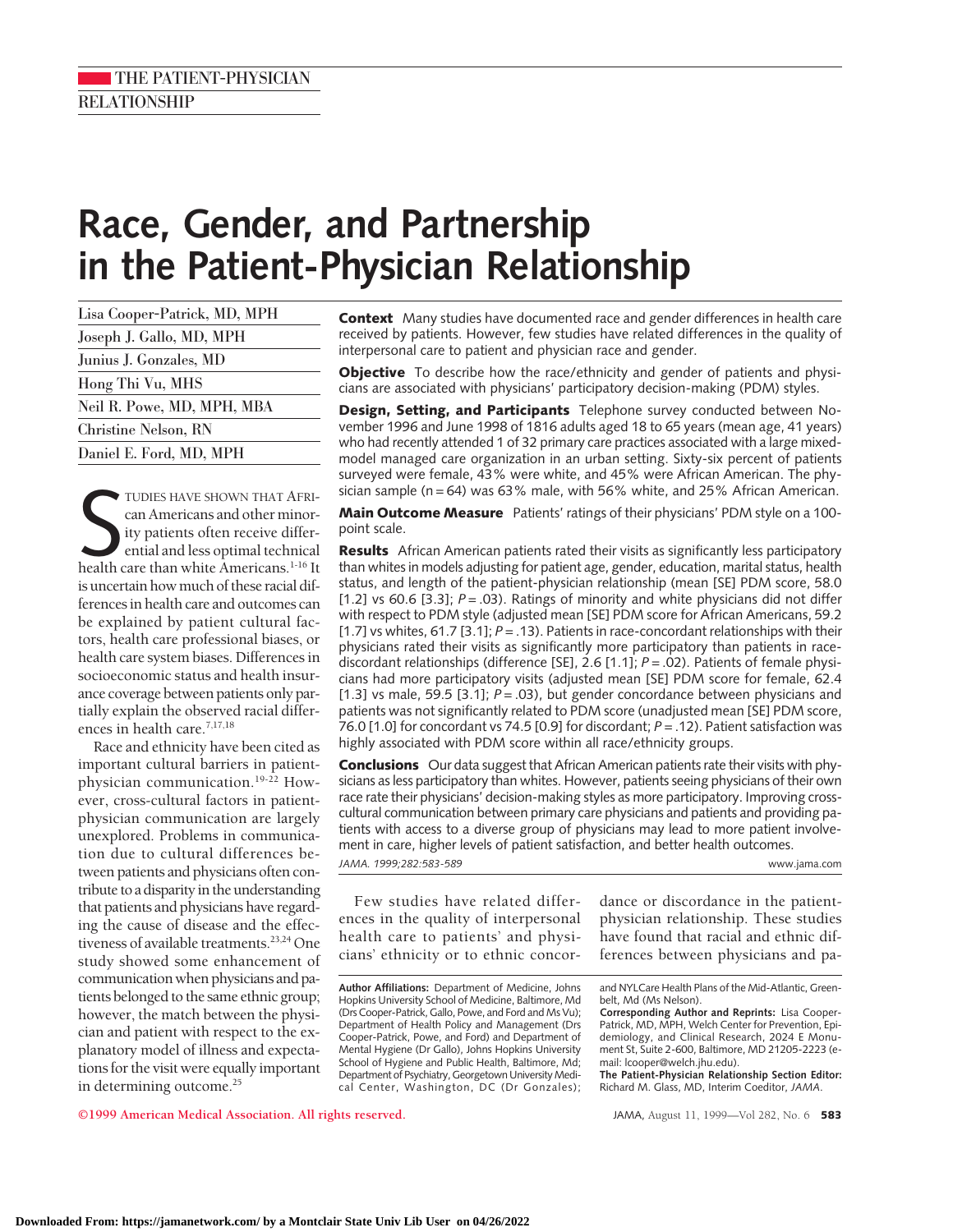tients do influence physicians' communication and decision making.8,26-29 In the Medical Outcomes Study, minority patients rated their physicians' decision-making styles as less participatory than nonminority patients did.30

Studies investigating the influence of patient gender on communication in the medical visit show that female patients generally receive more information, ask more questions, and have more partnership-building with physicians than male patients. $^{28,31-33}$  Less is known about the communication style of female physicians. A few recent studies have shown that female physicians exhibit more empathy and engage in more positive talk, partnership-building, question-asking, and information-giving compared with their male counterparts.30,34-36

The quality of interpersonal care is important to patients. Studies have shown that increasing patient involvement in care via negotiation and consensus-seeking improves patient satisfaction and outcomes.37-39 Specifically, visits in which the physician uses a participatory decision-making (PDM) style are associated with higher levels of patient satisfaction.<sup>40</sup> Recent studies of patient-physician communication in primary care show the highest levels of patient satisfaction and the lowest level of malpractice claims with the psychosocial pattern, which is characterized by psychosocial exchange and an almost equal distribution of patient and physician talk.<sup>41-43</sup>

Our study questions were as follows: (1) Do minority patients rate their physicians' decision-making styles as less participatory than white patients? (2) Do the patients of minority physicians rate their physicians' decisionmaking styles as less participatory than the patients of white physicians? and (3) What is the association between race and gender concordance or discordance in the patient-physician relationship and PDM style?

## **METHODS Study Design and Population**

The data for this analysis were collected in the baseline survey for a ran-

domized clinical trial evaluating an intervention to improve care of primary care patients with depression. We identified all primary care practices with more than 200 enrollees from a large mixed-model independent practice association and network-style managed care organization (NYLCare) with primary care capitation in the Washington, DC, metropolitan area for our sample target. Washington, DC, and its Maryland suburbs have a large percentage of minorities compared with the national average. Additionally, this managed care organization has historically served geographic areas that have high African American patient and physician populations. Two thirds of the practices agreed to participate, and 85% of those actually provided data. Patients from a total of 32 practices, representing general internal medicine and family practice, were interviewed. Most practices had fewer than 5 physicians. For larger practices, a maximum of 5 physicians were included. The physician sample included 64 primary care physicians. There were 36 white physicians (56%), 16 African American physicians (25%), 10 Asian physicians (15%), and 2 Latino physicians (3%). The physician sample included 40 men (63%) and 24 women (37%).

The original sampling procedure for patients was for the office receptionist to identify all consecutive NYLCare patients who came to see the physician on recruitment days. Race and other patient demographics were not included in the sampling scheme. The mean and median number of patients contributed per physician was 28.

The study procedures were reviewed and approved by the Johns Hopkins Medical Institutions Joint Committee on Clinical Investigation. After giving informed consent, 2481 patients (87% of those eligible) who were insured by the managed care organization, aged 18 years or older, and had visited their primary care physician within the preceding 2 weeks were interviewed on the telephone between November 1996 and June 1998. No Medicare or Medicaid patients were enrolled in this managed care

organization at the time of this study. Patients had to respond to the question about self-defined race/ethnicity and all 3 questions regarding PDM style to be included in this analysis. Of the 2481 patients, 665 patients did not answer all 3 of the questions regarding PDM style or did not self-identify into a racial group. Therefore, there were 1816 patients in our main analyses. Individuals with incomplete responses were slightly younger than the study respondents, more educated, less likely to have known their physician for at least 1 year, and had higher self-rated overall health status. Additionally, incomplete response rates were lower for African Americans (21%) than for whites (26%) and other races  $(26%) (\chi^2, P<.01)$ . There were no gender differences between the study respondents and those responding to fewer than 3 questions. More than 400 of the incomplete responders answered "I don't know" or "I am not sure" to at least 1 of the 3 questions. None of the characteristics of incomplete responders suggest these individuals did not understand the questions. Since our incomplete responders were more healthy and less likely to have known their physician for at least 1 year, it is likely that these patients do not have enough experiences with medical decisions upon which to base an evaluation of their physicians' partnership style. Fewer than 10 patients refused to answer all 3 questions.

#### **Study Variables**

Our main independent variables included patient race/ethnicity, physician race/ ethnicity, physician gender, and race and gender concordance or discordance in the patient-physician relationship. Covariates for the analyses included factors related to race and to PDM style in previous studies. Patient factors included age, gender, education, marital status, self-rated perceived health (5-point scale from poor to excellent), and length of the patient-physician relationship.

Because patient satisfaction and PDM style have been highly associated in previous studies, we wanted to see if the association would be similarly strong within each racial group. The mea-

**584** JAMA, August 11, 1999—Vol 282, No. 6 **©1999 American Medical Association. All rights reserved.**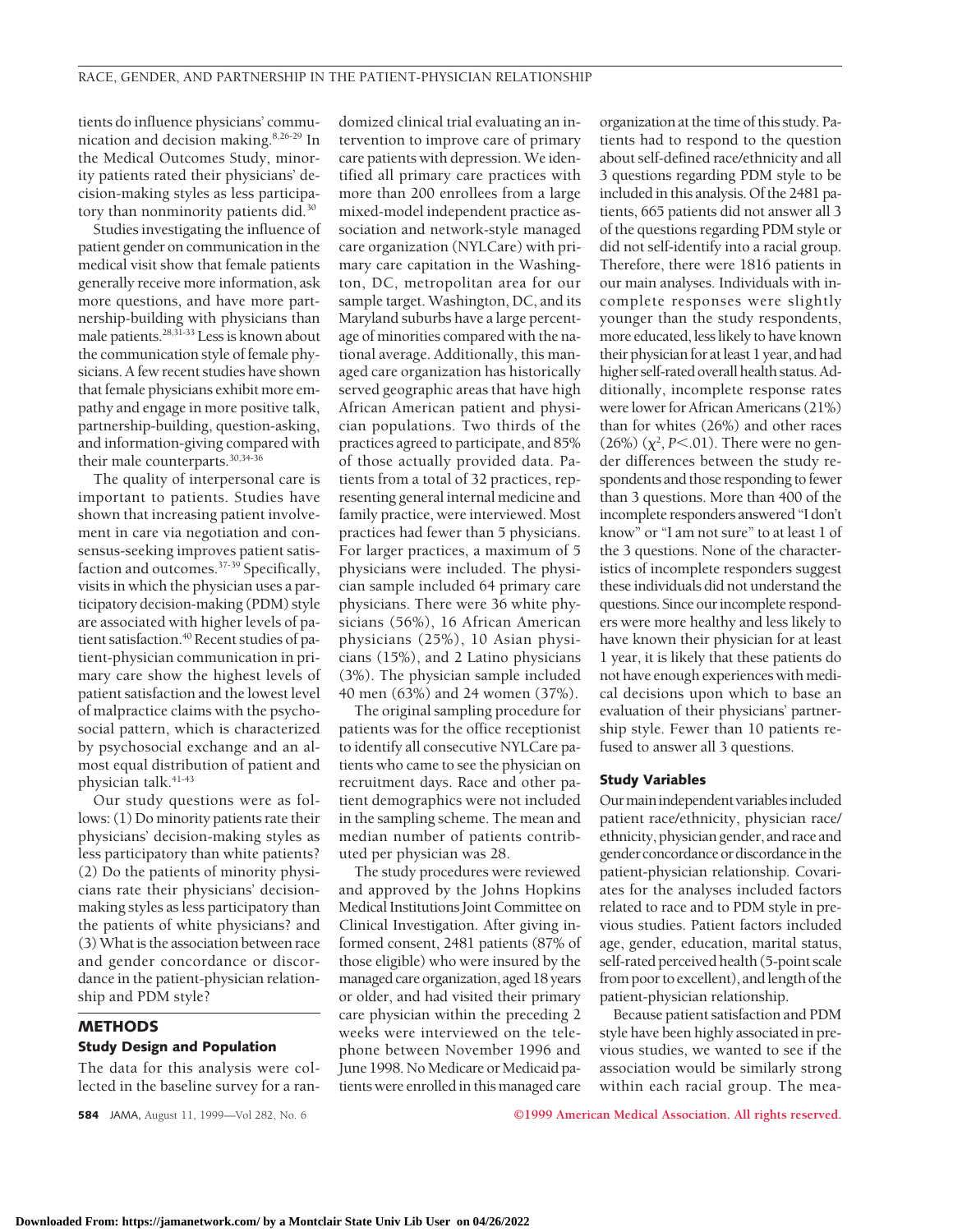sure of patient satisfaction included questions about the patients' level of satisfaction with the following: (1) overall health care; (2) their physicians' technical skills, such as thoroughness, carefulness, and competence; (3) their physician's explanation of their problem and its treatment; and (4) their physicians' personal manner, such as courtesy, respect, sensitivity, and friendliness. Each question was scored on a scale from 0 to 4, from "not at all satisfied" to "extremely satisfied." The scores were added together, divided by 16, and multiplied by 100 to arrive at the satisfaction score.

Our main dependent variable was PDM style, originally described in 1995 by Kaplan and colleagues.<sup>30</sup> The PDM style is defined as the propensity of physicians to involve patients in treatment decisions and is measured as the aggregate of 3 items, each rated on a 5-point scale from 0 (never) to 4 (very often), as follows: (1) If there were a choice between treatments, how often would this doctor ask you to help make the decision? (2) How often does this doctor give you some control over your treatment? and (3) How often does this doctor ask you to take some of the responsibility for your treatment? The highest possible score is 12. By convention, the raw score is divided by 12 and multiplied by 100 to arrive at a 0- to 100-point scale. A higher score means the visit was more participatory.

### **Analyses**

Generalized estimating equations (GEEs) were used to analyze the relationship between PDM style and patient race/ethnicity, physician race/ ethnicity, race and gender concordance or discordance in the patientphysician relationship, and all other covariates. The GEE method was preferred over linear regression because of its ability to account for the clustering effects of any existing withinphysician correlation and the different number of patients per physician, while producing valid and robust results.<sup>44,45</sup> In the multivariate model, we adjusted for patient age, gender, education, marital status, health status, and length of the patient-physician relationship. In subsequent models, we also included physician gender and race.

We also used GEEs to study the relationship between patient satisfaction and PDM style for the overall sample and by patient race/ethnicity. We explored unadjusted and adjusted models.

#### **RESULTS**

#### **Characteristics of Study Sample**

Characteristics of the patient sample are shown in **TABLE 1**. About half the patients had been seeing their physician for

| <b>Table 1.</b> Characteristics of Patient Sample* |  |
|----------------------------------------------------|--|
|----------------------------------------------------|--|

more than 3 years. The mean overall health status was 77.2 on a 0- to 100 point scale, with approximately 60% reporting that they felt their health was very good or excellent. Approximately 60% of the patients were seeing a male physician and 40% were seeing a female physician. Almost half the patients were seeing white physicians, 27% were seeing African American physicians, and 26% were seeing physicians of other races. There were statistically significant differences among patient race/ethnic groups in several variables. African American patients were slightly older,

|                                                          |                       | Race/Ethnic Group    |                                    |                      |  |
|----------------------------------------------------------|-----------------------|----------------------|------------------------------------|----------------------|--|
|                                                          | Total<br>$(N = 1816)$ | White<br>$(n = 784)$ | African<br>American<br>$(n = 814)$ | Other<br>$(n = 218)$ |  |
| Age, y                                                   |                       |                      |                                    |                      |  |
| 18-29                                                    | 15                    | 19                   | 12                                 | 16†                  |  |
| 30-39                                                    | 28                    | 25                   | 29                                 | 31                   |  |
| 40-49                                                    | 32                    | 30                   | 33                                 | 31                   |  |
| $50 - 65$                                                | 25                    | 26                   | 25                                 | 22                   |  |
| Gender<br>Male                                           | 34                    | 39                   | 28                                 | $41+$                |  |
| Female                                                   | 66                    | 61                   | 72                                 | 59                   |  |
| Education<br>High school or less                         | 36                    | 27                   | 45                                 | $35+$                |  |
| Some college                                             | 24                    | 22                   | 27                                 | 22                   |  |
| College graduate                                         | 21                    | 26                   | 15                                 | 26                   |  |
| Graduate school                                          | 19                    | 25                   | 13                                 | 17                   |  |
| Marital status<br>Married                                | 55                    | 60                   | 47                                 | 68‡                  |  |
| Separated/divorced/widowed                               | 19                    | 15                   | 24                                 | 12                   |  |
| Never married                                            | 26                    | 24                   | 29                                 | 20                   |  |
| Self-rated health status<br>Poor/fair                    | 11                    | 7                    | 14                                 | 8‡                   |  |
| Good                                                     | 28                    | 26                   | 31                                 | 30                   |  |
| Very good                                                | 40                    | 43                   | 37                                 | 39                   |  |
| Excellent                                                | 21                    | 24                   | 18                                 | 23                   |  |
| Length of relationship with primary care<br>physician, y |                       |                      |                                    |                      |  |
| $<$ 1                                                    | 20                    | 18                   | 20                                 | $25+$                |  |
| $1 - 3$                                                  | 28                    | 26                   | 28                                 | 37                   |  |
| >3                                                       | 52                    | 55                   | 52                                 | 38                   |  |
| Race of physician seen<br>White                          | 47                    | 67                   | 30                                 | 39‡                  |  |
| African American                                         | 27                    | 13                   | 43                                 | 16                   |  |
| Other                                                    | 26                    | 19                   | 26                                 | 46                   |  |
| Gender of physician seen<br>Male                         | 61                    | 66                   | 56                                 | 61                   |  |
| Female                                                   | 39                    | 34                   | 44                                 | 39                   |  |
| *All data are perceptages                                |                       |                      |                                    |                      |  |

\*All data are percentages.<br>†Differences among racial/ethnic groups, x², *P≤*.01.<br>‡Differences among racial/ethnic groups, x², *P≤*.001.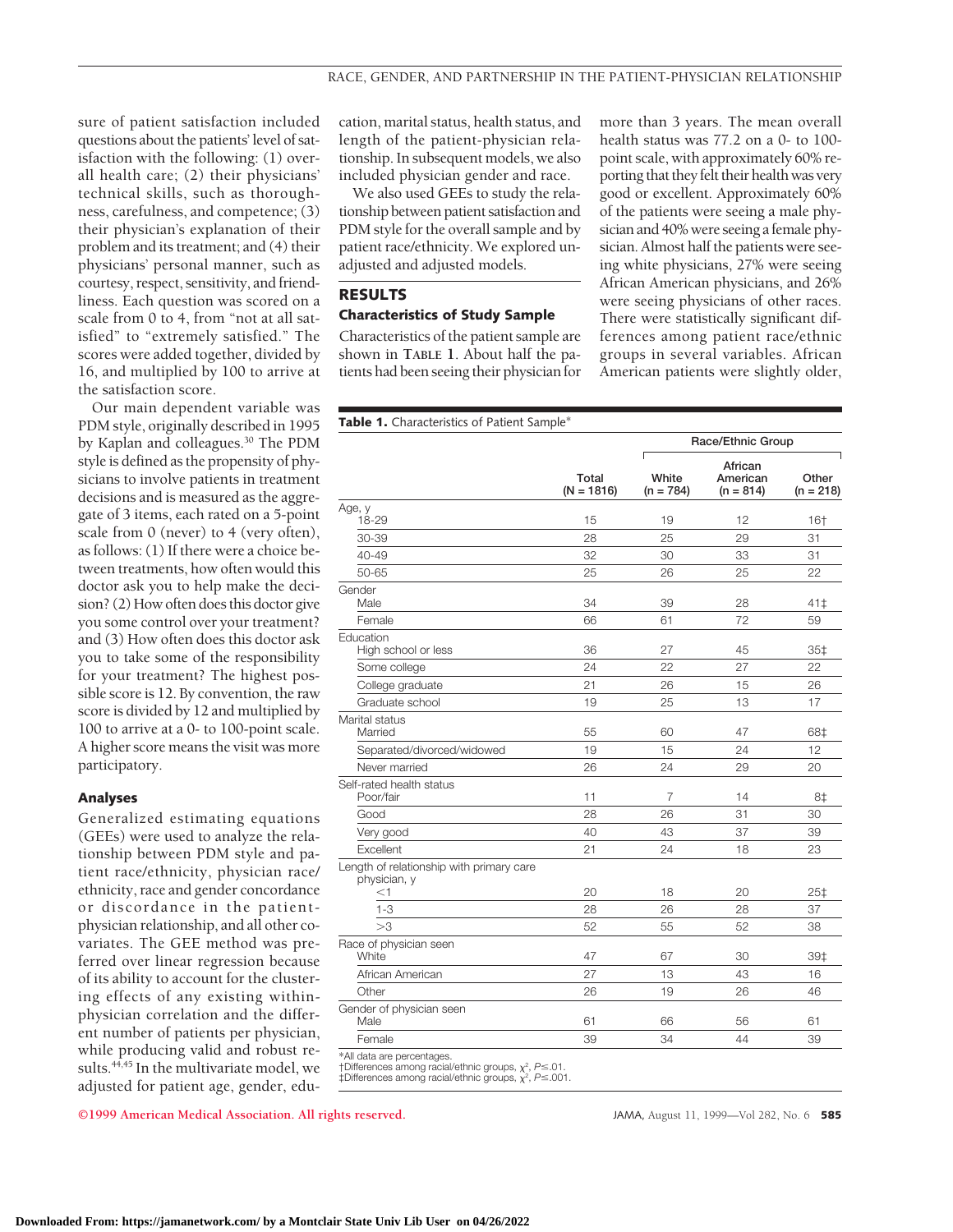more likely to be women, less likely to be married, less educated, had poorer perceived health, and were more likely to see African American physicians than white patients (Table 1).

## **Relationship of Patient Characteristics to PDM Style**

Several patient factors were associated with PDM style in unadjusted analyses. Patients aged 40 to 65 years rated their visits as more participatory than patients younger than 30 years. Patients with a graduate school education had more participatory visits than those with a high school education or less. Patients with better ratings of their own health status had more participatory visits with physicians. Patients who knew their physician for 3 years or longer rated their visits as more participatory than patients who knew their physician for less than 1 year. In this sample, there were no differences in PDM style ratings by patient gender or marital status (**TABLE 2**).

### **Relationship of Patient Race to PDM Style**

There were significant differences in PDM scores among patient racial groups in unadjusted analyses. African Americans and other minority patients rated their physicians as having lower PDM scores than did white patients. In models adjusting for patient age, gender, education, marital status, health status, and length of the patient-physician relationship, African Americans had significantly less participatory visits than whites. Asian, Latino, and other minority patients also rated their physicians as less participatory, but the results did not achieve statistical significance. Adding physician gender and physician race to the model attenuated the relationship between PDM style and patient race; however, African American patients still rated their visits as less participatory than white patients (**TABLE 3**).

#### **Relationship of Physician Race and Gender to PDM Style**

There were no significant differences between minority and white physicians with respect to patient ratings of PDM style in unadjusted analyses. Similarly, in analyses adjusting for patients' age, education, health status, and length of the patientphysician relationship, there were no

**Table 2.** Relationship of Patient Characteristics to Participatory Decision-Making (PDM) Style\*

|                                                                                                                                                 | No. of<br><b>Patients</b> | PDM Style Score,<br>Mean (SE) | P†        |
|-------------------------------------------------------------------------------------------------------------------------------------------------|---------------------------|-------------------------------|-----------|
| Age, y                                                                                                                                          |                           |                               |           |
| 18-29                                                                                                                                           | 278                       | 72.7 (1.3)                    | Reference |
| 30-39                                                                                                                                           | 514                       | 73.5 (1.6)                    | .61       |
| 40-49                                                                                                                                           | 577                       | 76.8 (1.5)                    | .008      |
| 50-65                                                                                                                                           | 433                       | 77.5(1.6)                     | .003      |
| Gender                                                                                                                                          |                           |                               |           |
| Male                                                                                                                                            | 626                       | 75.2(1.0)                     | Reference |
| Female                                                                                                                                          | 1190                      | 75.4 (1.0)                    | .84       |
| Education                                                                                                                                       |                           |                               |           |
| High school or less                                                                                                                             | 653                       | 74.2 (1.0)                    | Reference |
| Some college                                                                                                                                    | 438                       | 74.8 (1.3)                    | .63       |
| College graduate                                                                                                                                | 381                       | 75.8 (1.4)                    | .25       |
| Graduate school                                                                                                                                 | 338                       | 77.9 (1.4)                    | .008      |
| Marital status                                                                                                                                  |                           |                               |           |
| Married                                                                                                                                         | 1003                      | 75.6 (0.8)                    | Reference |
| Separated/divorced/widowed                                                                                                                      | 338                       | 76.5 (1.2)                    | .51       |
| Never married                                                                                                                                   | 469                       | 73.8 (1.3)                    | .13       |
| Self-rated health status                                                                                                                        |                           |                               |           |
| Poor/fair                                                                                                                                       | 194                       | 71.4 (1.6)                    | Reference |
| Good                                                                                                                                            | 517                       | 73.8 (1.8)                    | .004      |
| Very good                                                                                                                                       | 720                       | 76.2 (1.7)                    | .001      |
| Excellent                                                                                                                                       | 379                       | 77.9 (1.9)                    | .001      |
| Length of relationship with primary<br>care physician, y                                                                                        |                           |                               |           |
| $<$ 1                                                                                                                                           | 360                       | 73.9 (1.2)                    | Reference |
| $1 - 3$                                                                                                                                         | 516                       | 74.0 (1.5)                    | .95       |
| >3                                                                                                                                              | 933                       | 76.8 (1.4)                    | .04       |
| *The PDM style score is based on 3 questions and ranked on a 0- to 100-point scale. Higher scores mean the phy-<br>sician is more narticinatory |                           |                               |           |

sician is more participatory. †*P* values are from generalized estimating equations.

| <b>Patient Race</b> |                           | Model 1 <sup>+</sup>              |           | Model 2‡                        |           | Model 36                        |           | Model 4                         |           |
|---------------------|---------------------------|-----------------------------------|-----------|---------------------------------|-----------|---------------------------------|-----------|---------------------------------|-----------|
|                     | No. of<br><b>Patients</b> | Unadjusted<br>Score.<br>Mean (SE) | P         | Adjusted<br>Score.<br>Mean (SE) | P         | Adjusted<br>Score.<br>Mean (SE) | P         | Adjusted<br>Score.<br>Mean (SE) | P         |
| White               | 784                       | 77.1 (0.9)                        | Reference | 60.6(3.3)                       | Reference | 59.3(3.3)                       | Reference | 59.8 (3.4)                      | Reference |
| African American    | 814                       | 73.9 (1.2)                        | .007      | 58.0(1.2)                       | .03       | 56.6(1.2)                       | .02       | 57.5(1.2)                       | .07       |
| Other minority      | 218                       | 73.8 (1.7)                        | .05       | 58.3(1.7)                       | .17       | 56.9(1.7)                       | .17       | 57.9(1.7)                       | .26       |

\*The PDM style score is based on 3 questions and ranked on a 0- to 100-point scale. Higher scores mean the physician is more participatory. *P* values are from generalized estimating equations.

†PDM score by patient race (unadjusted).

‡Adjusted for patients' age, gender, education, marital status, and length of the patient-physician relationship.

§Adjusted for patients' age, gender, education, marital status, health status, length of the patient-physician relationship, and physician gender.

\Adjusted for patients' age, gender, education, marital status, health status, length of the patient-physician relationship, physician gender, and physician race.

**586** JAMA, August 11, 1999—Vol 282, No. 6 **©1999 American Medical Association. All rights reserved.**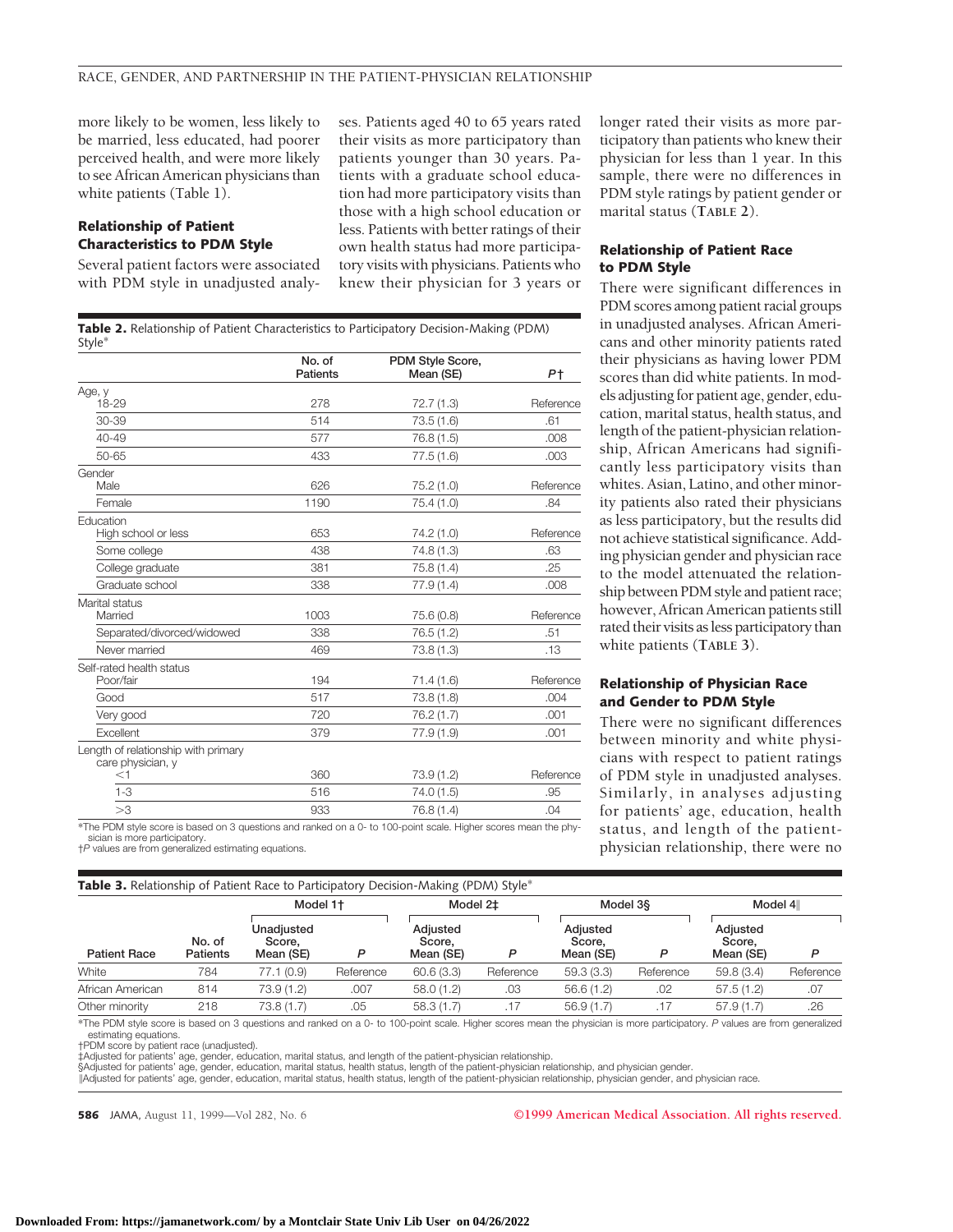significant differences between minority and white physicians with respect to PDM style. However, physician gender was related to PDM style. Female physicians had more participatory visits with their patients than male physicians in adjusted analyses (**TABLE 4**).

#### **Relationship of Race and Gender Concordance or Discordance to PDM Style**

To study the potential influence of race concordance or discordance between physicians and patients on PDM style, we stratified patients according to the race/ethnicity of their physicians and measured the relationship between PDM style and patient race within each physician race group, adjusting for patient age, gender, education, marital status, health status, and length of the relationship. African American patients had significantly less participatory visits with white physicians than white patients  $(\beta = -4.3, SE = 1.7, P < .02, ad$ justed). Asian and Latino patients had less participatory visits with African American physicians than African American patients; however, these results were based on very small sample sizes. There were no significant racial differences in PDM scores among patients seeing Asian or Latino physicians. However, there were only 2 Latino physicians in the study sample; therefore, reliable conclusions regarding the PDM style of Latino physicians cannot be drawn (data not shown).

To explore the overall significance of racial and ethnic concordance in the patient-physician relationship, we conducted an analysis to assess the relationship between race/ethnic concordance between physicians and patients and PDM style. Because of previously described relationships between physician gender and PDM style, we looked at the effect of both race and gender concordance or discordance. Patients in race-concordant relationships with their physicians rated their physicians as significantly more participatory than patients in race-discordant relationships  $(\beta = +2.6, SE = 1.1, P < .02,$ adjusted). Gender concordance between physicians and patients was not significantly related to PDM style (**TABLE 5**). Participatory decision-making style was highest in relationships that were race and gender concordant  $(\beta = +4.3,$  $SE = 1.5$ ,  $P < .01$ , adjusted) compared with relationships that were race and gender discordant (data not shown).

#### **Patient Satisfaction and PDM Style**

Patient satisfaction with technical and interpersonal aspects of care was highly associated with PDM score ( $\beta$  = +0.5,  $SE = 0.02$ ,  $P < .001$ , adjusted). The relationship between patient satisfaction ratings and PDM style was similar for all racial groups. Asian and Latino patients, but not African American patients, were significantly less satisfied than whites. Patient gender was not related to satisfaction. Both race concordance and gender concordance were significantly and positively associated with patient satisfaction.

## **COMMENT**

In this study, African American patients had significantly less participatory visits with their physicians than white patients. This finding persisted after adjusting for potential confounders in the relationship between patient race and physician decisionmaking style. There were no significant differences between minority and white physicians with respect to patient ratings of PDM style. Female physicians had more participatory visits with patients than male physicians. Patients in race-concordant relationships with their physicians rated their physicians as significantly more participatory than pa-

**Table 4.** Relationship of Physician Characteristics to Participatory Decision-Making (PDM) Style\*

|                  |                           | Model 1 <sup>+</sup>              |           | Model 2‡                        |           |  |
|------------------|---------------------------|-----------------------------------|-----------|---------------------------------|-----------|--|
| Characteristic   | No. of<br><b>Patients</b> | Unadjusted<br>Score.<br>Mean (SE) | P         | Adjusted<br>Score.<br>Mean (SE) | P         |  |
| Physician race   |                           |                                   |           |                                 |           |  |
| White            | 860                       | 76.3 (1.0)                        | Reference | 61.7(3.1)                       | Reference |  |
| African American | 489                       | 74.2 (1.7)                        | .23       | 59.2(1.7)                       | .13       |  |
| Other minority   | 467                       | 74.3 (1.8)                        | .28       | 59.9(1.7)                       | .30       |  |
| Physician gender |                           |                                   |           |                                 |           |  |
| Female           | 707                       | 76.9 (1.4)                        | .09       | 62.4(1.3)                       | .03       |  |
| Male             | 1109                      | 74.5 (0.8)                        | Reference | 59.5(3.1)                       | Reference |  |

\*The PDM style score is based on 3 questions and ranked on a 0- to 100-point scale. Higher scores mean the physician is more participatory. *P* values are from generalized estimating equations.

†PDM score by physician race or physician gender (unadjusted).

‡Adjusted for patients' age, gender, education, marital status, health status, and length of the patient-physician relationship.

**Table 5.** Relationship of Race and Gender Concordance in the Patient-Physician Relationship to Participatory Decision-Making (PDM) Style\*

|                             |                           | Model 1 <sup>+</sup>              |           | Model 2‡                        |           | Model 3§                        |           |
|-----------------------------|---------------------------|-----------------------------------|-----------|---------------------------------|-----------|---------------------------------|-----------|
| Concordant<br><b>Status</b> | No. of<br><b>Patients</b> | Unadjusted<br>Score.<br>Mean (SE) | P         | Adjusted<br>Score.<br>Mean (SE) | P         | Adjusted<br>Score.<br>Mean (SE) | P         |
| Race concordant             | 958                       | 76.6 (1.1)                        | .02       | 62.6(1.1)                       | .05       | 61.1(1.1)                       | .02       |
| Race discordant             | 858                       | 74.0 (0.9)                        | Reference | 60.4(2.9)                       | Reference | 58.5(3.0)                       | Reference |
| Gender concordant           | 949                       | 76.0 (1.0)                        | .12       | 62.2(1.0)                       | .12       | 63.3(1.0)                       | .11       |
| Gender discordant           | 867                       | 74.5 (0.9)                        | Reference | 60.7(3.2)                       | Reference | 61.7(3.0)                       | Reference |

\*The PDM style score is based on 3 questions and ranked on a 0- to 100-point scale. Higher scores mean the physician is more participatory. *P* values are from generalized estimating equations. †PDM score by race- or gender-concordant status (unadjusted).

‡Adjusted for patients' age, gender, education, marital status, health status, and length of the patient-physician rela-

tionship. §Adjusted for patients' age, gender, education, marital status, health status, length of the patient-physician relationship, and physician gender (race-concordant analysis) or physician race (gender-concordant analysis).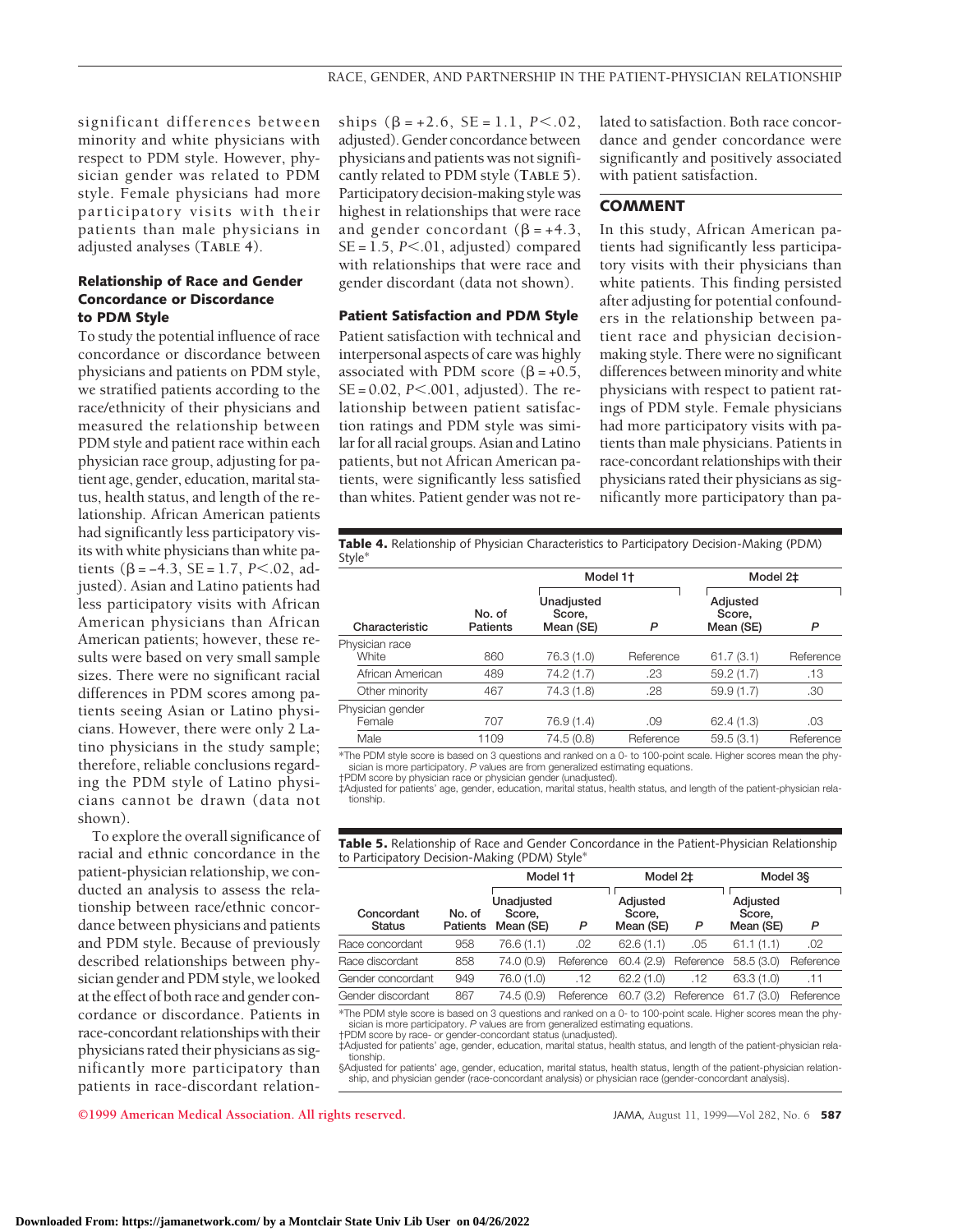tients in race-discordant relationships. Gender concordance was not significantly related to PDM style. The data suggest that all patients prefer participatory visits, as patient satisfaction was highly associated with PDM score for patients in all ethnic groups.

This study adds to a growing body of research indicating that ethnic differences between physicians and patients are often barriers to partnership and effective communication.19-22,30 A number of physician factors may account for these problems. First, physicians may unintentionally incorporate racial biases, such as racial and ethnic stereotypes, into their interpretation of patients' symptoms, predictions of patients' behaviors, and medical decision making.<sup>46</sup> Second, physicians may lack understanding of patients' ethnic and cultural disease models or attributions of symptoms. A third possibility is that physicians are often not aware of or have expectations of the visit that differ from patients' expectations. There are also patient factors that might contribute to less participatory visits. Factors such as language barriers, low health literacy and educational status, and lack of selfefficacy regarding managing one's health may be more prevalent among ethnic minority patients.

Why do patients seeing physicians of the same ethnic background as themselves rate their physicians as more participatory? Physicians and patients belonging to the same race or ethnic group are more likely to share cultural beliefs, values, and experiences in the society, allowing them to communicate more effectively and to feel more comfortable with one another. Previous research has suggested that socioeconomic differences, rather than racial or ethnic differences, might serve as more important communication barriers between physicians and patients.<sup>31,36</sup> Our study does not support this finding, since African American and other minority patients had less participatory visits with white physicians, regardless of educational level. It is possible that shared cultural experiences and values between pa-

tients and physicians offset the effects of differences in socioeconomic status on communication. The physicians in race-concordant visits may have actually used more partnership-building communication in their encounters with patients, or the patients may have simply perceived the communication that way. Regardless of the objective findings, patient perceptions are still important and do influence patient behavior. Since communication is both verbal and nonverbal, analyzing audiotapes and videotapes of racially concordant and discordant visits might help to further clarify this issue.

In our study, patients of female physicians had more participatory visits than patients of male physicians; however, gender concordance between physicians and patients was not significantly related to PDM style. It is unclear whether these findings are the results of patient selection or socialization of women physicians. Previous work has shown that both physician and patient gender may be important determinants of PDM style, other aspects of interpersonal care, and medical decision making.30-32,34,35,46-48

Small numeric differences in adjusted style scores of the magnitude presented in this study are likely to be meaningful with respect to patient care. Previous studies have shown that small differences in patient ratings of care can have an important impact on patient behavior. In the Medical Outcomes Study, differences of 2 points in the PDM style score were related to a 10-percentage point difference in the likelihood that patients would leave a physician's practice in the next 12 months.<sup>30</sup> Our study showed differences in PDM score between minority and white patients, patients of female and male physicians, and race-concordant and racediscordant relationships, of between 2 and 4 points. Based on results from previous studies, it is likely that these differences would be related to important differences in patient behavior.

This study has several strengths. First, the percentage of middle-class African American patients and physicians is larger than in previous studies. Second, the same managed care insurance coverage of all the study subjects minimizes the possibility of confounding due to racial and ethnic differences in socioeconomic status. Third, we had good measures of potential confounders between PDM style and patient race, such as patient age, gender, education, health status, and length of the patient-physician relationship.

There are also limitations. First, this was an observational study, and patients are not assigned to physicians in a randomized fashion. For example, patients who favor a more participatory decision-making style might be more likely to choose female physicians or physicians of their own ethnicity. Second, PDM style relies on patient self-report, and a high percentage of patients do not respond to all 3 questions. However, in a recent study, physician conversation styles measured by audiotape corresponded with patient measures of PDM style.49 In separate analyses that included individuals who answered at least 2 questions (giving them a PDM score based on 8 points), our results were not changed. Third, it would have been useful to have other physician or practice measures known to affect physician communication, such as the practice volume. Unfortunately, this information was not available for most of the physicians in our sample.

What are the implications of this study for clinical practice, medical education, and health policy? One strategy to improve access to care for ethnic minority patients is to increase their participation in care. A multifaceted approach should include patient and physician interventions to improve cross-cultural communication in primary care settings. Interventions that empower ethnic minority patients to become more informed and active consumers of health care should be developed and evaluated. Additionally, since minority physicians are more likely to practice in areas with a high concentration of poor and minority patients, this study supports the argument for increasing the numbers of minority physi-

**588** JAMA, August 11, 1999—Vol 282, No. 6 **©1999 American Medical Association. All rights reserved.**